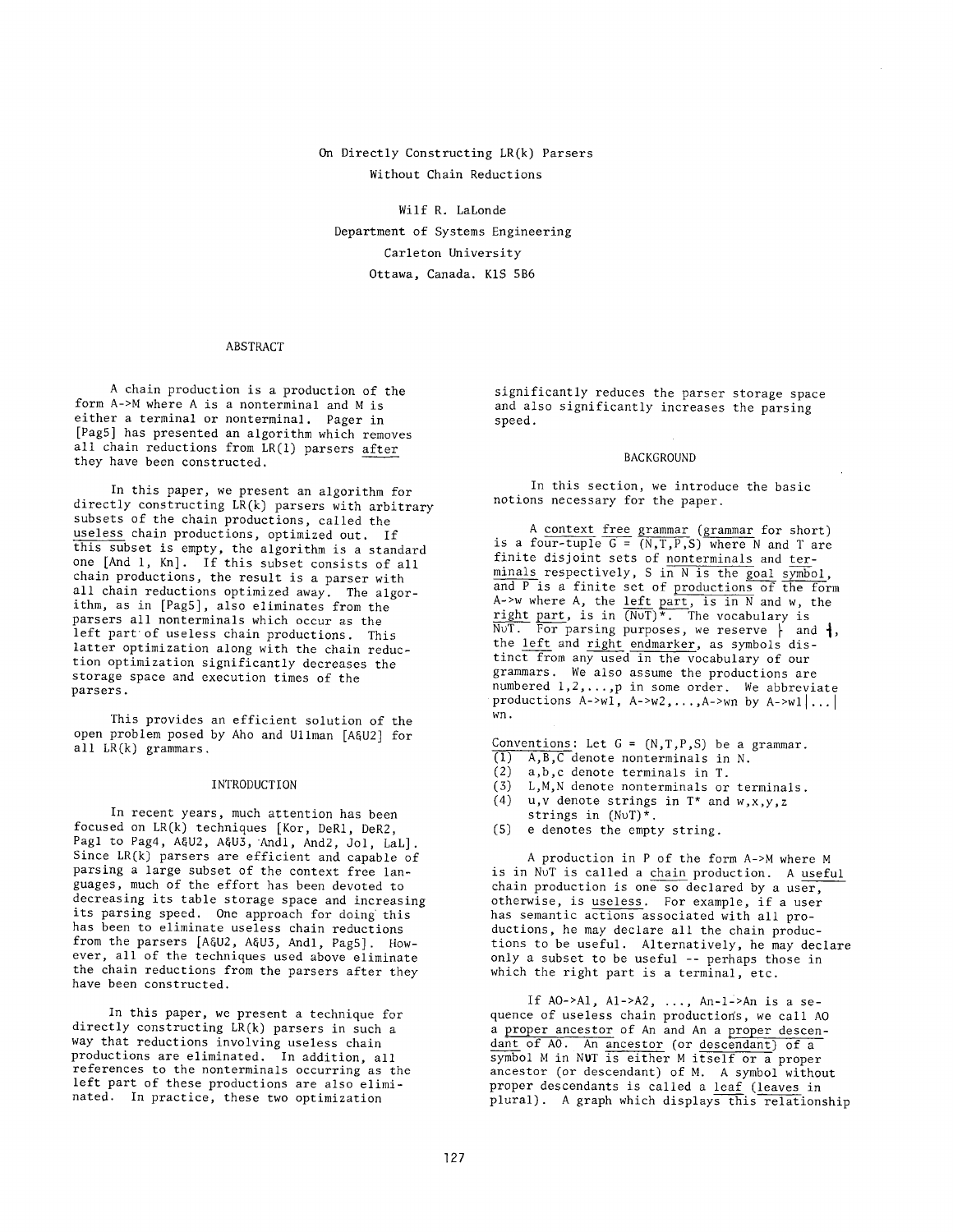## is called an ancestor graph.

### Example

Consider grammar G1 consisting of the four productions  $E->E+T$  | T,  $T->T^*a$  | a. The ancestor graph of Gi, where all chain productions have been declared useless, is shown in figure l(a). The ancestor graph of Gi, where only chain production E->T has been declared useless, is shown in figure l(b). //

A grammar  $G = (N, T, P, S)$  is reduced if for each M in NuT, there is some derivation of the form  $S \Rightarrow xMy \Rightarrow w$  where w is in  $T^*$ . We will assume that all our grammars are reduced.

We define k:x as the first k symbols of x if  $|x| > k^1$  and as x otherwise. If X is a set of strings in  $(N\cup T)^*$ , we generalize k:X as  $\{k:x\}$ x is in X}. We further define FIRST $G_K(x)$ as  $k: \{w \text{ in } T^* \mid x = >_G^* w\}.$  We drop G when no ambiguity arises.

## Example

If G is a grammar with productions S->aSbS and S->e, then  $FIRST1(S) = {e,a}$ ,  $FIRST1(b) =$  ${b}$ , and FIRST1(Sb) =  ${a,b}$ . //

An augmented grammar associated with a grammar  $G = (N, T, P, S)$  is a grammar  $G' = (N \cup \{S'\}, T, P \cup$  $\{S'-S\}, S'$ ) where S' is a new nonterminal not in NuT.

An  $LR(k)$  parsing machine M for grammar  $G =$ (N,T,P,S) based on the set Pu of useless productions of  $G$  is a finite state machine (FSM) with transition symbols of the form "X" or "X if U" where

- (I) X, an action of M, is an element of (a)  $N \cup \overline{T}$  (a shift action), (b) P-Pu (a reduce action), or
- (c) {Accept} (an accept action), and (2) U, a lookahead set for X, is a subset of T\* such that each w in U satisfies  $|w| \leq k$ .

A reduce action of the form A->w where A->w is the ith production of G is also represented by #i, a #-symbol (pronounced number symbol) of G.

We represent a parsing machine by its transition graph. As it turns out, an LR(k) parsing machine has exactly one final state and this final state has no successors. For convenience, we therefore leave the edges leading to this final state unterminated.

A state of the parsing machine is inadequate if it contains at least two actions one of which is a reduce action; otherwise it is adequate. Informally, a state is inadequate if "lookahead" is required to resolve between the actions of the state. This is not required for a state which is adequate.

## Example

The transition graph of an LR(1) parsing machine M1 for G1 is shown in figure 3(a). States 0, 2, 4, 5, and 7 are adequate; all others are inadequate. //

The following algorithm interprets LR(k) parsing machines.

Algorithm 1 An LR(k) parsing machine interpreter.

- Input An LR(k) parsing machine M for grammer  $G =$  $(N,T,P,S)$  and input string w in  $T^*$ .
- Output A sequence of productions in P possibly followed by the word error.

#### Method

- (i) [Initialize] Let IO be the initial state of M and let and  $\,$  be the left and right endmarker.4 Begin with current state  $p = 10$ , stack s = ( $\vdash$  ,IO), and current input string  $u = w +$ . Iteratively perform step (2).
- (2) [Perform one parse step] Let  $u = au'$  and  $v = k:u$ . Perform one of (3), (4), or (5) depending on which applies.' If none applies, output error and stop.
- **(3)** [Shift Action] There exists a "Shift a" action in p with v in its lookahead set (if this set exists). Stack (a,q) where q is the a-successor of  $p$ , set  $p = q$ , and set u  $=$   $u^{\dagger}$ .
- (4) [Reduce Action] There exists a "Reduce A->w" action in p with v in its lookahead set (if this set exists). Output  $A\rightarrow w$ , unstack  $|w|$ pairs from s leaving (M,q) as the top pair, stack  $(A,r)^4$  where r is the Bsuccessor of q and B is an arbitrary descendant of A which is a leaf, and set  $p = r$ .
- (s) [Accept Action] There exists an "Accept" action in p with v in its lookahead set (if this set exists). If  $v \neq \dagger$ , output error. In any case, stop.

2. Neither endmarker must be a member of NuT.

- 3. The advantage of LR(k) parsing is that the choice is unique. Note also that the lookahead information is not always needed.
- 4. Of course, q must contain a "Shift B" action. Also, it is well-known that only the states are required for parsing purposes.

<sup>1.</sup>  $|x|$  stands for the length of x.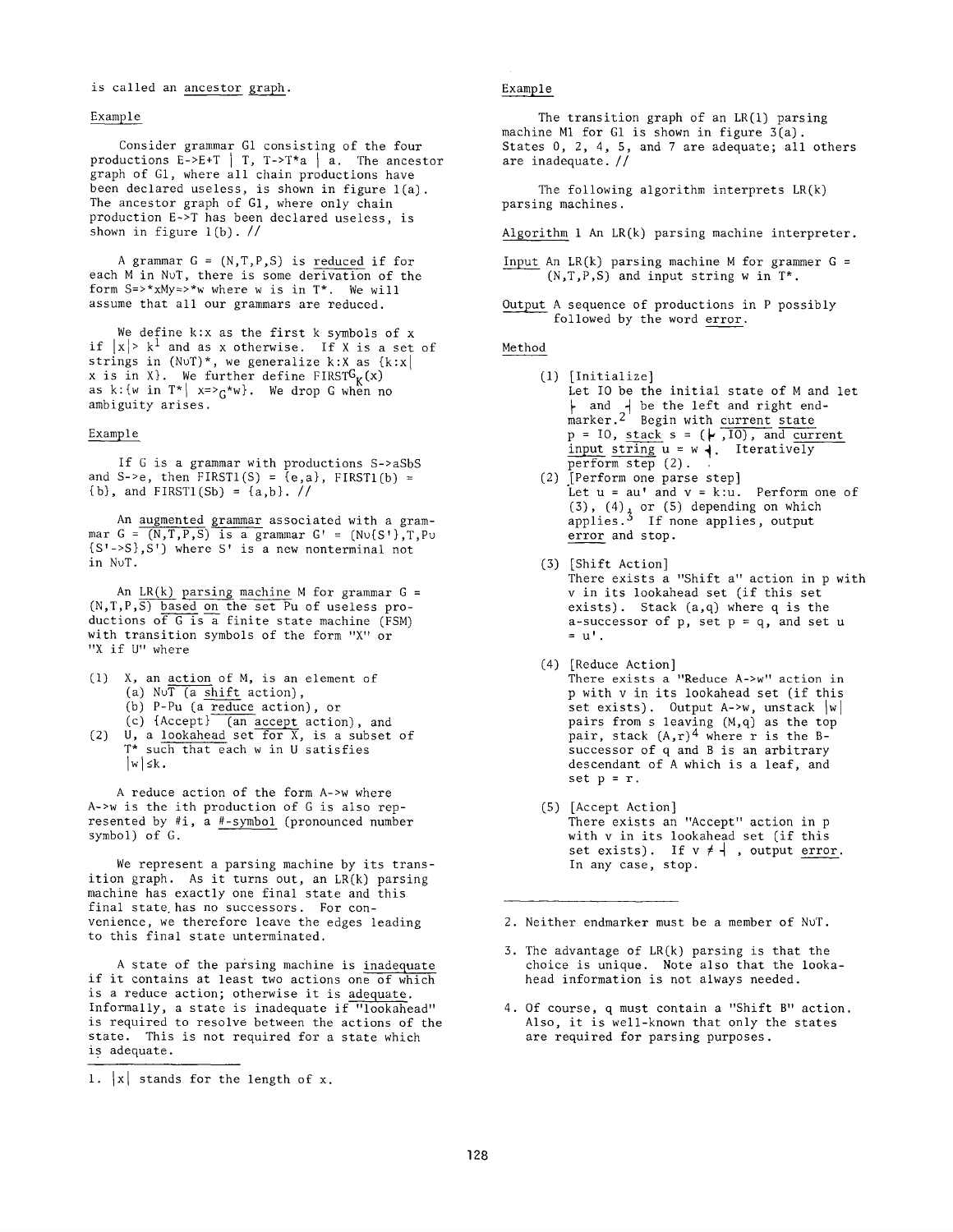## Example

The result of applying algorithm 1 to M1 and a+a\*a is shown in figure  $2(b)$ . //

The rest of the section contains the basic definitions used in the construction technique of the next section.

Let  $G = (N, T, P, S)$  be a grammar and let Pu be the set of useless chain productions of G. An LR(k) item for G is a pair  $\langle A->x,y\#i,u\rangle$ where A->xy is the ith production of P and  $|u| \le k$ . Symbol #i is called a #-symbol (pronounced number symbol). If the dot is to the left of symbol M, the LR(k) item is said to be an M-item (#-item if M is a #-symbol).

If  $\langle A->x,y\#i,u\rangle$  is an  $LR(k)$  M-item of G, the action (and lookahead set) associated with it is either  $(1)$ ,  $(2)$ , or  $(3)$  below according to whether M is nonterminal B, terminal a, or #-symbol #i.

- (i) "Shift B",
- (2) "Shift a if  $V''$  where  $V = FIRSTk(yu)$ ,
- (3) "Reduce A->w if {u)" where A->w is the ith production of P.

We never associate a lookahead set with nonterminal shift actions. Two actions are inconsistent if they are distinct and yet have non-disjoint lookahead sets; otherwise, they are consistent. Thus two actions, one of which is of type  $(1)$ , must always be consistent. Two actions of the form "Shift a if {u,...}" and "Reduce A->w if {u,...}" are inconsistent. So<br>are "Reduce A->x if {u,...}" and "Reduce B->y if  $\{u, ...\}$ " for  $A \rightarrow x \neq B \rightarrow y$ .

If there exists actions associated with distinct LR(k) items which are inconsistent, the  $LR(k)$  items are also termed inconsistent; otherwise, they are termed consistent. A set of LR(k) items is consistent if every pair of items is consistent; otherwise, it is inconsistent.

The Algorithm for Constructing LR(k) Parsers With Chain Production Optimizations

Let G be a grammar and let Pu be the set of useless chain productions of G. We define relations $\rightarrow$ and  $\downarrow$ , the transition successor and immediate successor relations respectively of G based on Pu below.

Let I be the set of  $LR(k)$  items of  $G$ exclusive of those associated with elements of Pu, and let M be a leaf of G.

- $M = \{ (\langle A \rangle x. Ly \# i, u \rangle, \langle A \rangle x. Ly \# i, u \rangle \}$  in  $IXI$  | L is an ancestor of M (which includes M)}.
- $\downarrow$  = {(<A->x.By#i,u>, <C->.z#j,v>) in  $IxI$  C is a descendant of B (which includes  $B$ ) and  $v$  is in  $FIRSTk(vu)$

Relation  $\frac{M}{\bullet}$  is the transition M-successor of G based on Pu. Relation is the union of  $a_{11}$   $\overline{M_{\bullet}}$  such that M is a leaf of G.

 $\cdot$ 

## Example

Consider grammar G1 of figure 1 where the productions have been numbered from 1 to 4. Suppose all chain productions are declared useless. We compute the set PO.=--,)~\*S where  $P0 = {\{\leq}E - \geq E \cdot \hat{T}^{\#}1, + \geq \}}$ . We can write  $P1 = PO \rightarrow \{ \langle E - \rangle E + T \# 1, + \rangle \}$  $PZ = PL$  = {<T->.T\*P#3,+>} since T is a descendant of T and + is in FIRST l(e+) = FIRST1(+). Note that <T->.a#4,+> is not added since T->a is a useless chain production.  $P3 = P2 \downarrow = \{ \langle T - \rangle, T^*P \# 3, \rangle \}$  since \* is in  $FIRST(***P+**)$ .  $P4 = P3$ . Thus the process is finished.

Therefore Q = {<E->E.+T#1,+>}-=~\* = {<E->E+.T#1,+>, <T->.T\*P#3,+>, <T->.T\*P#3,\*>}. Notice that  $Q \longrightarrow$  is undefined since T is not a leaf of G. However,  $Q \stackrel{a}{\longrightarrow} k^*$  is defined.

 $Q^0 = Q \stackrel{a}{\longrightarrow} = {\{\langle E->E+T, #1, +> , \quad \langle T->T, *P#3, +> \} \}$  $\langle T->T.*P#3,*\rangle$  since T is an ancestor of a. It can be shown that  $Q^0$  is empty. Hence  $Q \stackrel{a}{\longrightarrow} \downarrow^*$ 

- Algorithm 2 Construction of LR(k) Parsing Machines.
- Input Grammar G, integer k, and set Pu of useless chain productions of G.
- Output The LR(k) parsing machine C for G based on Pu.

Method Perform the following steps in succession.  $\overline{(1)}$  [Initialize]

- Let  $G' = (N', T, P', S')$  be the augmented grammar for  $G = (N, T, P, S)$  and number the productions so that S'->S is the 0th production of G'. Let  $\rightarrow$  and  $\downarrow$  be the transition and immediate successor relations of G' based on Pu.
- (2) [Compute the initial state] Add IO = {<S'->.S#0, $\rightarrow$ }  $\downarrow^*$   $\circ$  to the states of C (initially empty) and mark it "unprocessed".
- (3) [Compute successor states] For each "unprocessed" state R of C, mark R "processed", and for each leaf M such that R contains an LR(k) N-itemwhere N is **an** ancestor of M (also for each #-symbol M), add R—— " to the states of C (as the M-successor of R) and mark it "unprocessed" if it is not already there. If M is a #-symbol, the successor state will be the empty set. This state is taken as the sole final state of C.
- (4) [Introduce an accept action] Replace transition symbol #0 in state  $R^7$  by (a) "Accept" if R is adequate, or (b) "Accept if {4}" if R is inadequate.
- 5. If R is a relation and X is a set, XR represents the set  $\{b \mid (a,b)$  is in R and a is in X} and XR\* represents the smallest set A containing X such that if a is in A, then {a}R is contained in A. The set XRiR2...Rn represents (...((XRI)R2)...)Rn.
- 6. Symbol  $-$  is the right endmarker not in N'uT.
- 7. Only one state of C will contain transition symbol #0.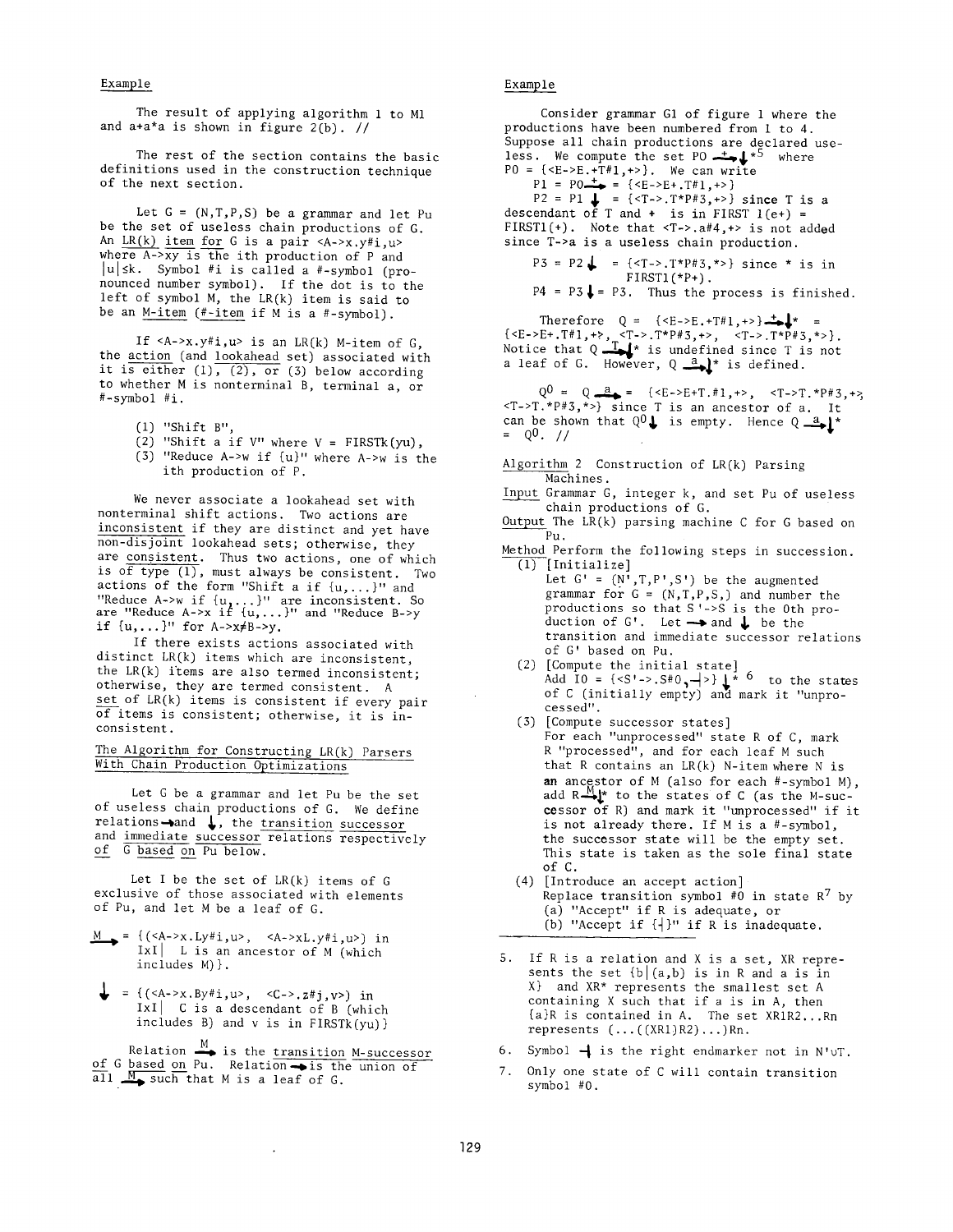(s) [Introduce lookahead sets]

For each inadequate state R of C, and each transition symbol M of R where M is either a terminal symbol or #-symbol, add the lookahead set L where L is the union of the lookahead sets associated with the LR(k) M-items of R.

If the set of useless productions is empty, the above algorithm is a variant of Knuth's  $LR(k)$  table constructor  $[Kn, A6U1]$ . We will refer to the LR(k) parsing machine for G based on  $\phi$  as the principle LR(k) parsing machine for G.

As constructed, the actions of a parsing machine do not always have associated lookahead sets.  $8$  However, it is possible to construct the parsing machine in such a way that the associated lookahead set is added to each action. When this is done, we say that the parsing machine has forced lookahead sets.

### Example

Figures 3 and 4 contain the incomplete (i.e. without lookahead) LR(1) parsing machines Cl and D1 for G1 based on Pu =  $\{E \rightarrow T, T \rightarrow a\}$  and  $\phi$  respectively. The completed LR(1) parsing machine Mi' for G1 based on  $(E+T, T+a)$  is shown in figure 5(a). The result of applying algorithm 1 to Mi' and a+a\*a is shown in figure 5(b). It is instructive to compare the number of steps in figures  $2(b)$  and  $5(b)$ . //

### Conditions For The Algorithm To Succeed

In this section, we show that the parsing machine M with forced lookahead obtained from an LR(k) grammar G with useless chain productions Pu in conjunction with the interpreter i.e. algorithm 1 is in fact a parser for G which outputs an "optimized" bottom up parse of an input string in L(G) i.e. a sequence of productions of G exclusive of those in Pu. We begin with some basic lemmas.

Lemma 1 Let G be an LR(k) grammar, let  $\overline{A+x}$ . My#p, u> be an LR(k) item in some state R of the principle LR(k) parsing machine for G, and let w be a string in FIRSTk(Myu). There exists in R an LR(k) item either of the form

 $(1)$   $\leq$ B $\rightarrow$ .#i,w $>$ , or

(2)  $\langle B \rightarrow \alpha. a z \# i, v \rangle$  where w is in FIRSTk(azv).

Proof Obvious. //

Lemma 2 Let G be an LR(k) grammar, let C be the principle LR(k) CFSM for G, and let Bi, B2, A, and B be vocabulary symbols of G (B may be either a terminal or nonterminal) such that  $B1 = >*A = >B$  and  $B2 = >*B$ 

by chain productions where each nonterminal of the derivations (except B) are different.

If  $A \rightarrow B$  is the rth production of G and  $LR(k)$ items  $\langle A1 \rightarrow x1.B1y1 \text{#p}, u1 \rangle$  and  $\langle A2 \rightarrow x2.B2y2 \text{#q}, u2 \rangle$ (the latter different from <A÷.B#r,u2>) are in the same state R of C, then

 $F =$  FIRSTk(y1u1)  $\Lambda$  FIRSTk(y2u2) =  $\phi$ .

Proof Consider S, the B-successor of R. Suppose the lemma is false. Then there exists a string w in F. Since  $Bl = >*A = >B$  and w is in FIRSTk(ylul),  $\langle A \rangle$ . B#r, w> is in R. Therefore  $\langle A \rangle$ -B. #r, w> is in S. Now, consider B2.

If B2#B, there exists some nonterminal D#A such that B2=>\*D=>B in the above derivation. Therefore there exists an  $LR(k)$  item of the form  $\langle D \rangle$ ,  $B \# s$ ,  $w$ > (for some  $\# s$ ) in R. Therefore  $(for some #s) in R.$  $-D+B$ .#s,w> is in S and it is inconsistent with  $\langle A \rightarrow B . \#r, w \rangle$  violating the condition that G is LR(k).

If B2=B,  $LR(k)$  item <A2 $\rightarrow$ x2B2.y2#q,u2> is in S. If y2=e, it is inconsistent with  $\langle A \rightarrow B . \#r, w \rangle$ , violating the condition that G is  $LR(k)$ . If  $y2 \neq e$ , there also exists in S an LR(k) item either of the form  $\langle D+F_i, H^i, w \rangle$  or  $\langle D+ \alpha . a z^{\#} i, v \rangle$  where w is in FIRSTk(azv) by lemma i. But both of these are inconsistent with <A÷B.#r,w>. //

A pair  $\langle A1+\times1, y1+\times1, u1 \rangle$  and  $\langle A2+\times2, y2+\times1, u2 \rangle$  of  $LR(k)$  items satisfies the FIRSTK condition if FIRSTk(y1u1)  $\Lambda$  FIRSTk(y2u2) =  $\frac{1}{2}$ . Two sets S1 and S2 satisfy the FIRSTk condition if every pair of elements pl and p2 in S1 and S2 respectively satisfy the FIRSTk condition.

Lemma 3 Let G be an LR(k) grammar, let C be the principle LR(k) parsing machine for G, let R1 and R2 be states of C (not necessarily distinct), and let M1 and M2 be transition symbols of R1 and R2 respectively such that Mi=>\*M and M2=>\*M. If each pair of Mi- and M2-items in R1 and R2 respectively satisfies the FIRSTk condition, then so does each pair in the Ml-successor and M2-successor of R1 and R2 respectively.

Proof If  $p1 = \langle A1 + x1.M1y1 \text{#i}, u1 \rangle$  and  $p2 = , u2> are arbitrary LR(k) M1- and$ M2-items in R1 and R2 respectively, then  $FIRST(Mly1ul) \cap FIRSTk(M2y2u2) = \Phi.$  Since M1=>\*M and M2=>\*M, M must generate strings of length less than k. Otherwise, the FIRSTk condition would not hold. Let n be the maximum length of the generated strings. It follows that first of all FIRST<sub>k-n</sub>(ylul) **n** FIRST<sub>k-n</sub>(y2u2) =  $\phi$  and therefore FIRST<sub>k</sub>(ylul) $\theta$  FIRST<sub>k</sub>(y2u2) =  $\phi$  since l k -n -k. //

A proper subset of a set of items is the largest subset which excludes those items associated with useless chain productions.

Lemma 4 Let G be an LR(k) grammar, let C be the principle LR(k) parsing machine for G, and let R1 and R2 be states of C with proper subsets S1 and S2 satisfying the FIRSTk condition. Then S1VS2 is consistent.

Proof Obvious. //

Theorem 1 Let G be a grammar, let Pu be a set of useless chain productions of G, let C be the principle LR(k) parsing machine for G, and let C' be the LR(k) parsing machine for G based on Pu. If G is LR(k), each state of C' is consistent.

<sup>8.</sup> This is because they are not always necessary.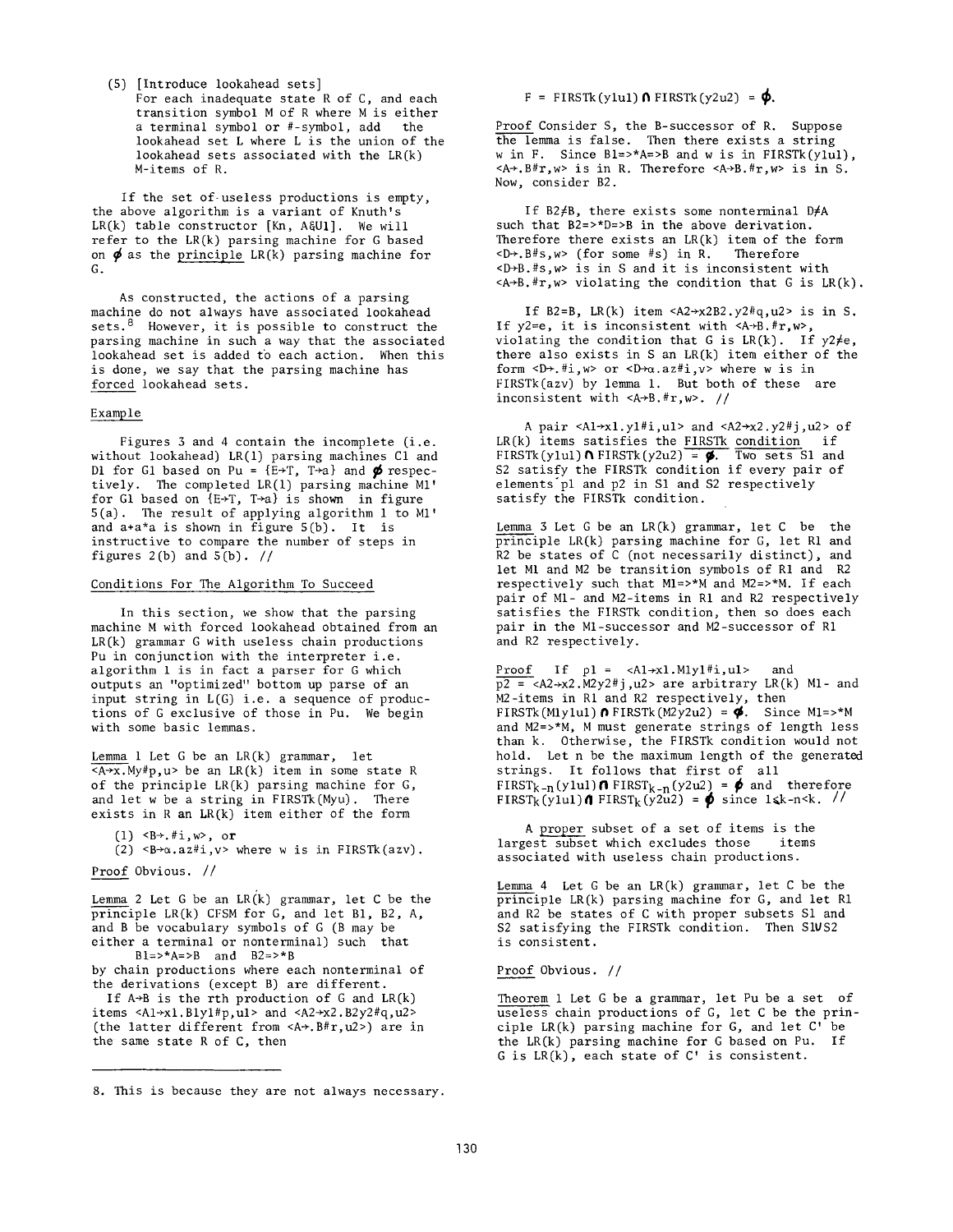Proof Suppose G is LR(k), If Pu is empty, there is nothing to prove since our algorithm becomes the standard one. Suppose Pu is non-empty,

Suppose for induction that state R in C' is the union of the proper subsets of states Ri,R2,.. .,Rn in C pairwise satisfying the FIRSTk condition.

For the basis, the initial state I' of C' consists of the proper subset of the initial state I of C. The above is therefore satisfied trivially.

We wish to show that each successor of R satisfies the above. Suppose R has an M-successor S. If M is a #-symbol, S is empty (trivially satisfying the above condition). Otherwise, S is the union of the proper subsets of the following states in C: the L-successor of Ri (if it exists),  $l$ si $\epsilon$ n, where L is an ancestor of M. If only one such successor exists, we are done since each state of C is consistent. Otherwise, consider any two such distinct successors S1 and \$2. Then there exists some ancestors L1 and L2 of M and some p and q where  $l$  sp, q such that S1 is the Ll-successor of Rp and \$2 is the L2-successor of Rq. If  $p \neq q$ , the proper subsets of S1 and S2 satisfy the FIRSTk condition by lemma 3. If p=q, then there exists some M' such that Li=>\*M'=>\*M and L2=>\*M'=>\*M by chain productions where every nonterminal (except M') in the derivations from L1 and L2 to M' are different. Suppose arbitrarily that L1 is different from M'. Then we can write Li=>\*A=>M' and L2=>\*M' for some nonterminal A. By lemma 2, respective pairs of Mi- and M2-items in the proper subset of Rp=Rq satisfy the FIRSTk condition. By lemma 3, the proper subsets of S1 and \$2 satisfy the FIRSTk condition. //

If p0,pl,...,pn is a sequence of productions of G, the result of removing those productions which are members of Pu is said to be trimmed according to Pu.

Theorem 2 Let G be an LR(k) grammar, let Pu be the set of useless chain productions of G, and let C and C' be the LR(k) parsing machines with forced lookahead based on  $\phi$  and Pu respectively. If algorithm 1 with input C and w outputs

- (1) bottom up parse  $p0, p1, \ldots, p$  or
- (2) a partial bottom up parse followed

by error, then algorithm 1 with input C' and w respectively outputs

- $(1)$  p0, p1, ..., pn trimmed according to Pu, or (2) a partial bottom up parse trimmed
	- according to Pu followed by error.

Proof It can be shown by induction that algorithm 1 with C' "simulates" all non-proper actions (those excluding reductions by useless chain productions) of algorithm 1 with C, including error detection. The proof found in Pag5 for LR(1) grammars can be suitably generalized to LR(k) grammars. //

If each state of C' (in the above theorem) is consistent, we claim that algorithm 1 with C' is a "trimmed" parser for G even if G is not LR(k). For instance, if G is  $S \rightarrow A/B$ ,  $A \rightarrow a$ ,  $B \rightarrow a$ , then each state of the LR(k) parsing machine for G based on  ${A+a, B+a}$  is consistent.

If the parsing machine for G does not have forced lookahead, there are cases where the parser (algorithm i) will fail to detect erroneous strings (though it will work correctly for strings in L(G)). Consider the grammar  $S \rightarrow a \mid b \mid ac$ . The LR(1) parsing machine for this grammar based on  $\{S \rightarrow a, S \rightarrow b\}$  is shown in figure 6. Algorithm 1 applied to this machine accepts the string acc (among others) provided only that symbol a rather than symbol b be chosen as the arbitrary leaf descendant of S when reducing ac to S. On the other hand, if lookahead is forced, the reduction of ac to S is possible only when the lookahead string is  $+$  (thus the error is  $\,$ detected).

## References

- [A6U1] A.V. Aho and J.D. Ullman, The Theory of Parsing, Translation, and Compiling. Prentice-Hall, Englewood Cliffs, N.J., 1973
- [A&U2] A.V. Aho and J.D. Ullman, "Optimization of LR(k) Parsers", J. Computer and System Sciences, Vol. 6, Dec 72, pp. 573-602.
- [A&U3] A.V. Aho and J.D. Ullman, "A Technique for Speeding Up LR(k) Parsers", Siam J. Comp., Vol 2, June 73, pp. 106-127.
- [Andl] T. Anderson, "Syntactical Analysis of LR(k) Languages", Ph.D. Thesis, Univ. of Newcastle Upon Tyne, Computing Lab.
- [And2] T. Anderson, J. Eve, and J.J. Horning, "Efficient LR(1) Parsers", Acta Informatica 2 (1973), pp. 12-39.
- [DeR1] F.L. DeRemer, "Practical Translators for LR(k) Languages", Tech. Report MAC TR-65, Project MAC, Mass. Inst. of Tech., Cambridge, Oct 69.
- [DeR2] F.L. DeRemer, "Simple LR(k) Grammars", CACM, Vol. 14, July 71, pp. 453-460.
- [Earl] J. Earley, "An Efficient Context-Free Parsing Algorithm", Ph.D. Thesis, Carnegie-Mellon Univ., Pittsburgh, PA. also see CACM 13:2, Feb 70, pp. 94-102.
- [Jol] M.L. Joliat, "On The Reduced Matrix Representation of LR(k) Parser Tables", Tech. Report CSRG-28, Computer Systems Research Group, Univ. of Toronto, Oct 73.
- [Knu] D.E. Knuth, "On the Translation of Languages from Left to Right", Inf. Contr. Vol. 8, Oct 65, pp. 607-639.
- [Kor] A.J. Korenjak, "A Practical Method for Constructing LR(k) Processors", CACM, Vol. 12, Nov 69, pp. 613-623.
- [LaL] W.R. LaLonde, "An Efficient LALR Parser Generator", Tech. Report CSRG-2, Computer Systems Research Group, Univ. of Toronto, Toronto, 1971.
- [Pagl] D. Pager, "A Solution to an Open Problem by Knuth", Inf. Contr., Vol. 17, Dec 70, pp. 462-473.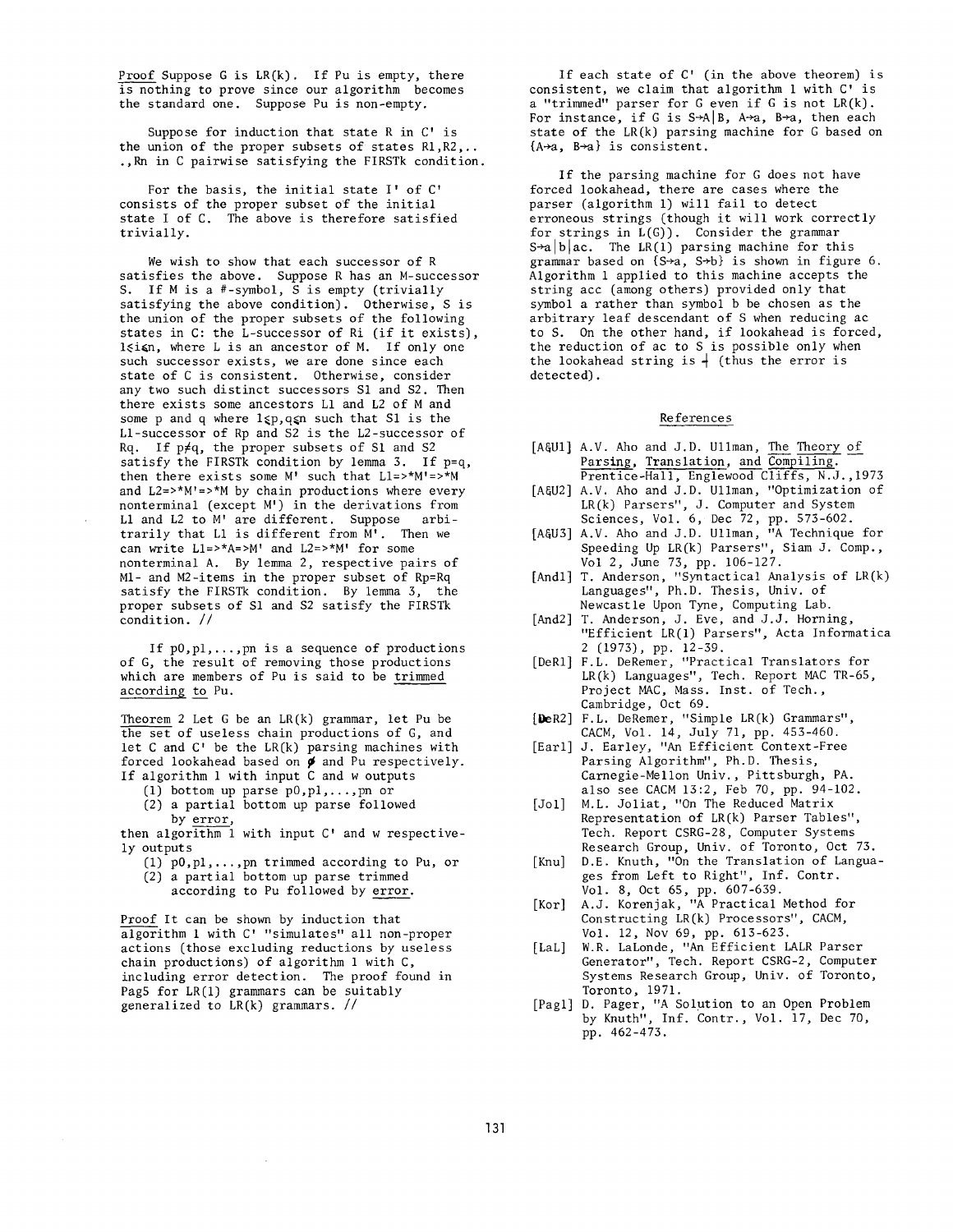- [Pag2 ] D. Pager, "On Combining Compatible States in LR(k) Parsing", Tech. Report PE 257, Information Sciences Program, Univ. of Hawaii, Honolulu, July 72.
- [Pag3] D. Pager, "A Compaction Algorithm for Combining the Symbol-action Lists of an LR(k) Parser", Tech. Report PE 259, Univ. of Hawaii, July 72.
- [Pag4] D. Pager, "On the Decremental Approach to Left-to-right Parsers", to appear in Siam J. Computing.
- [Pag5] D. Pager, "On Eliminating Unit Productions from LR(k) Parsers", Tech. Report from the Information Sciences Program, Univ. of Hawaii, Honolulu.

## List of Figures



(a) (b) The ancestor graph of Gl: The ancestor graph of Gl:  $E+E+T$ | T  $T+T*a$ | a  $E+E+T$ | T  $T+T*a$ | a

where all chain productions are where only E+T is a useless chain useless production

FIG. I



The transition graph of  $LR(1)$ parsing machine M1 for  $G$ 1:  $\text{E}\text{+E}\text{+T}\left[3-\text{T}\text{+T}\text{+a}\right]$ a

}IC. p

Using algorithml with input KI and a+a\*a



The "incomplete" LR(1) parsing machine for Gl based on

Pu  $= \{E+T, T+a\}$ GI: E+E+T $T$ T+T\*a $a$ Note: Pu is the set of useless chain productions of GI

FIG. 3